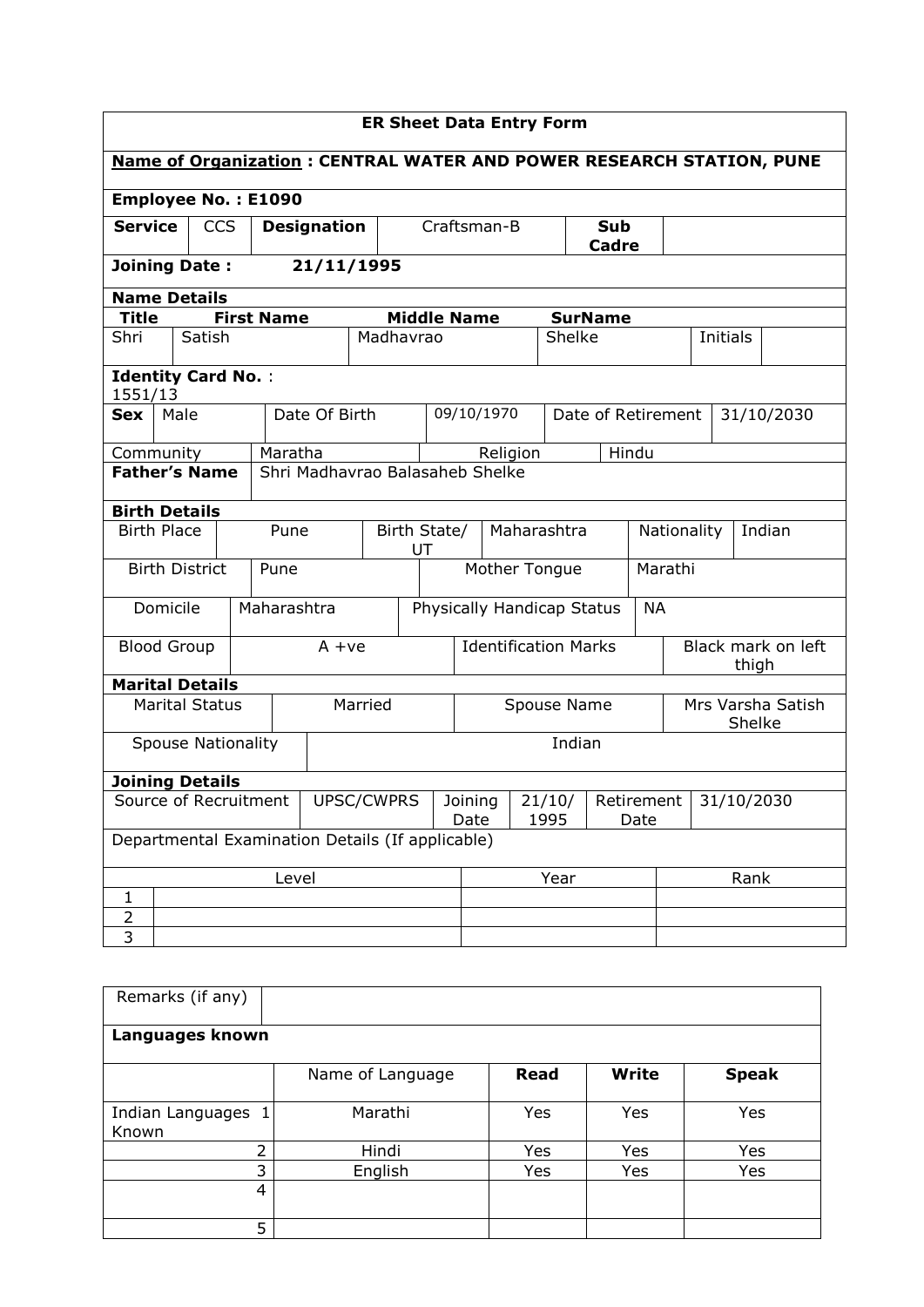| Foreign Languages  |                                       |               |       |                      |
|--------------------|---------------------------------------|---------------|-------|----------------------|
| Known              |                                       |               |       |                      |
| 2                  |                                       |               |       |                      |
|                    |                                       |               |       |                      |
| 3                  |                                       |               |       |                      |
|                    |                                       |               |       |                      |
|                    | Details of deputation (if applicable) |               |       |                      |
| Name of the Office | Post held at that                     | Name of post  |       | Period of deputation |
|                    | time in parent office                 | (selected for |       |                      |
|                    |                                       | deputation    |       |                      |
|                    |                                       |               | Since | From                 |
|                    |                                       |               |       |                      |

| Details of Foreign Visit |                |         |              |                |                  |  |  |  |  |  |  |
|--------------------------|----------------|---------|--------------|----------------|------------------|--|--|--|--|--|--|
| SI.                      | Place of Visit | Date of | Post held at | Whether it     | Details of visit |  |  |  |  |  |  |
| No.                      |                | visit   | that time    | is a           |                  |  |  |  |  |  |  |
|                          |                |         |              | personal or    |                  |  |  |  |  |  |  |
|                          |                |         |              | official visit |                  |  |  |  |  |  |  |
|                          |                |         |              |                |                  |  |  |  |  |  |  |

## Transfer/Posting Detail (if applicable)

| Place | Period of posting |      |  |  |  |  |
|-------|-------------------|------|--|--|--|--|
|       | Since             | From |  |  |  |  |
|       |                   |      |  |  |  |  |

| Qualification (Use extra photocopy sheets for multi qualifications, experience, training, awards details) |                          |      |                                          |                     |                  |                         |                  |                  |  |  |
|-----------------------------------------------------------------------------------------------------------|--------------------------|------|------------------------------------------|---------------------|------------------|-------------------------|------------------|------------------|--|--|
| Qualification                                                                                             | Discipline               |      |                                          |                     | Specialization 1 |                         |                  |                  |  |  |
| H.S.C.                                                                                                    |                          | Arts |                                          |                     |                  |                         |                  |                  |  |  |
| Year                                                                                                      |                          |      | Division<br>CGPA/ % Marks                |                     |                  |                         | Specialization 2 |                  |  |  |
| 1993                                                                                                      |                          | IInd |                                          |                     | 57%              |                         |                  |                  |  |  |
| Institution                                                                                               |                          |      | University                               |                     | Place            |                         | Country          |                  |  |  |
| Swami Vivekanand                                                                                          |                          |      | Maharashtra Board                        |                     | Pune             |                         | India            |                  |  |  |
| Qualification                                                                                             |                          |      | Discipline                               |                     |                  |                         | Specialization 1 |                  |  |  |
| <b>I.T.I &amp; NCTVT</b>                                                                                  |                          |      | <b>Building Construction</b>             |                     |                  |                         |                  |                  |  |  |
| Year                                                                                                      |                          |      | Division                                 |                     | CGPA/ % Marks    |                         |                  | Specialization 2 |  |  |
| 1989/90                                                                                                   |                          |      | Ist Class with                           |                     | 82%              |                         |                  |                  |  |  |
|                                                                                                           |                          |      | Distinction                              |                     |                  |                         |                  |                  |  |  |
| Institution                                                                                               |                          |      |                                          | Place<br>University |                  |                         | Country          |                  |  |  |
| Iti                                                                                                       |                          |      | Maharashtra Board                        | Pune                |                  |                         | India            |                  |  |  |
|                                                                                                           |                          |      |                                          |                     |                  |                         |                  |                  |  |  |
| <b>Experience</b>                                                                                         |                          |      |                                          |                     |                  |                         |                  |                  |  |  |
| Type of Posting                                                                                           |                          |      | Level                                    |                     |                  |                         |                  |                  |  |  |
| Regular                                                                                                   |                          |      |                                          |                     |                  |                         |                  |                  |  |  |
| Designation                                                                                               |                          |      |                                          |                     |                  | <b>Present Position</b> |                  |                  |  |  |
| Craftsman-C                                                                                               |                          |      |                                          |                     |                  | Craftsman-B             |                  |                  |  |  |
| Ministry                                                                                                  |                          |      | Department                               |                     |                  |                         |                  |                  |  |  |
| Ministry of Water Resources, River                                                                        |                          |      | Central Water and Power Research Station |                     |                  |                         |                  |                  |  |  |
| Development & Ganga Rejuvenation                                                                          |                          |      |                                          |                     |                  |                         |                  |                  |  |  |
| Office                                                                                                    |                          |      | Place                                    |                     |                  |                         |                  |                  |  |  |
| Ports and Harbours-II Division                                                                            | Khadakwasla, Pune 411024 |      |                                          |                     |                  |                         |                  |                  |  |  |
| <b>Experience Subject</b>                                                                                 |                          |      |                                          |                     |                  | Period of Posting       |                  |                  |  |  |
| Major                                                                                                     |                          |      | Minor                                    |                     |                  | From                    |                  | To               |  |  |
|                                                                                                           |                          |      |                                          |                     |                  | 21/10/1995              |                  | Till date        |  |  |
| Note:-Refer the Annexure to fill above Major, Minor Subjects and below given training subject             |                          |      |                                          |                     |                  |                         |                  |                  |  |  |